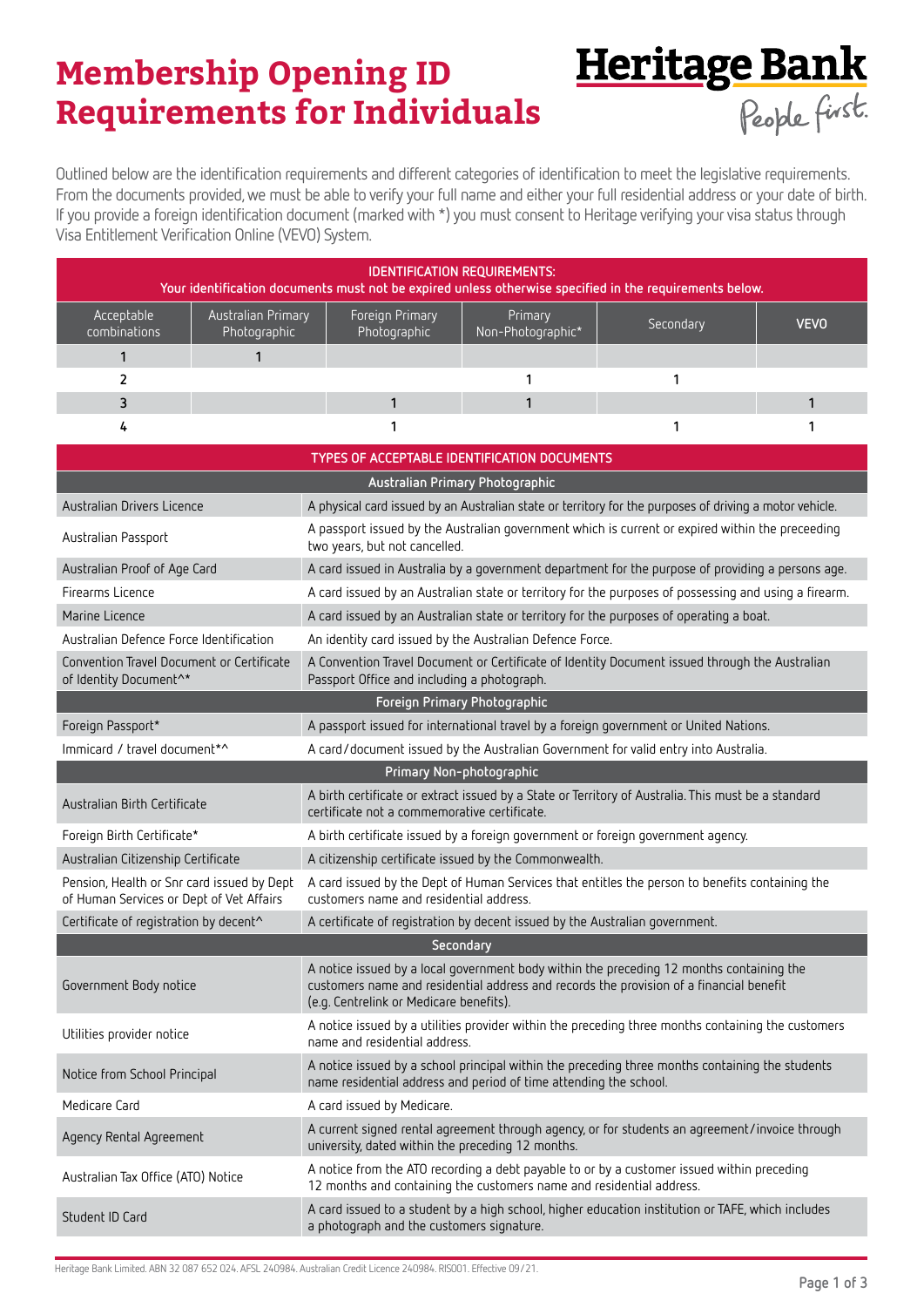| TYPES OF ACCEPTABLE IDENTIFICATION DOCUMENTS - CONTINUED |                                                                                                                                                                                                                 |  |  |  |
|----------------------------------------------------------|-----------------------------------------------------------------------------------------------------------------------------------------------------------------------------------------------------------------|--|--|--|
| Notice from an Australian aged care<br>facility^         | A notice issued by an Australian Aged Care facility within the preceding 12 months containing<br>the customers name and residential address.                                                                    |  |  |  |
| Marriage Certificate                                     | A marriage certificate issued by an Australian State or Territory or, by a foreign government<br>or foreign government agency.                                                                                  |  |  |  |
| Change of Name Certificate                               | A change of name certificate issued by an Australian state or territory government agency.                                                                                                                      |  |  |  |
| Non-photographic Card or Licence                         | A non-photographic card or license issued by an Australian State or Territory Government agency.                                                                                                                |  |  |  |
| Correctional Facility Release Letter <sup>^</sup>        | A document from a State or Territory government or government agency including a person's name<br>and date of birth which evidences that the person has recently been released from a correctional<br>facility. |  |  |  |

\*must be used in conjunction with a VEVO Visa Check verifying residential status, visa type and expiry date (if not permanent). VEVO Visa Check can only be completed with a Foreign Passport, Immicard or DFTTA.

^not available for broker introduced members